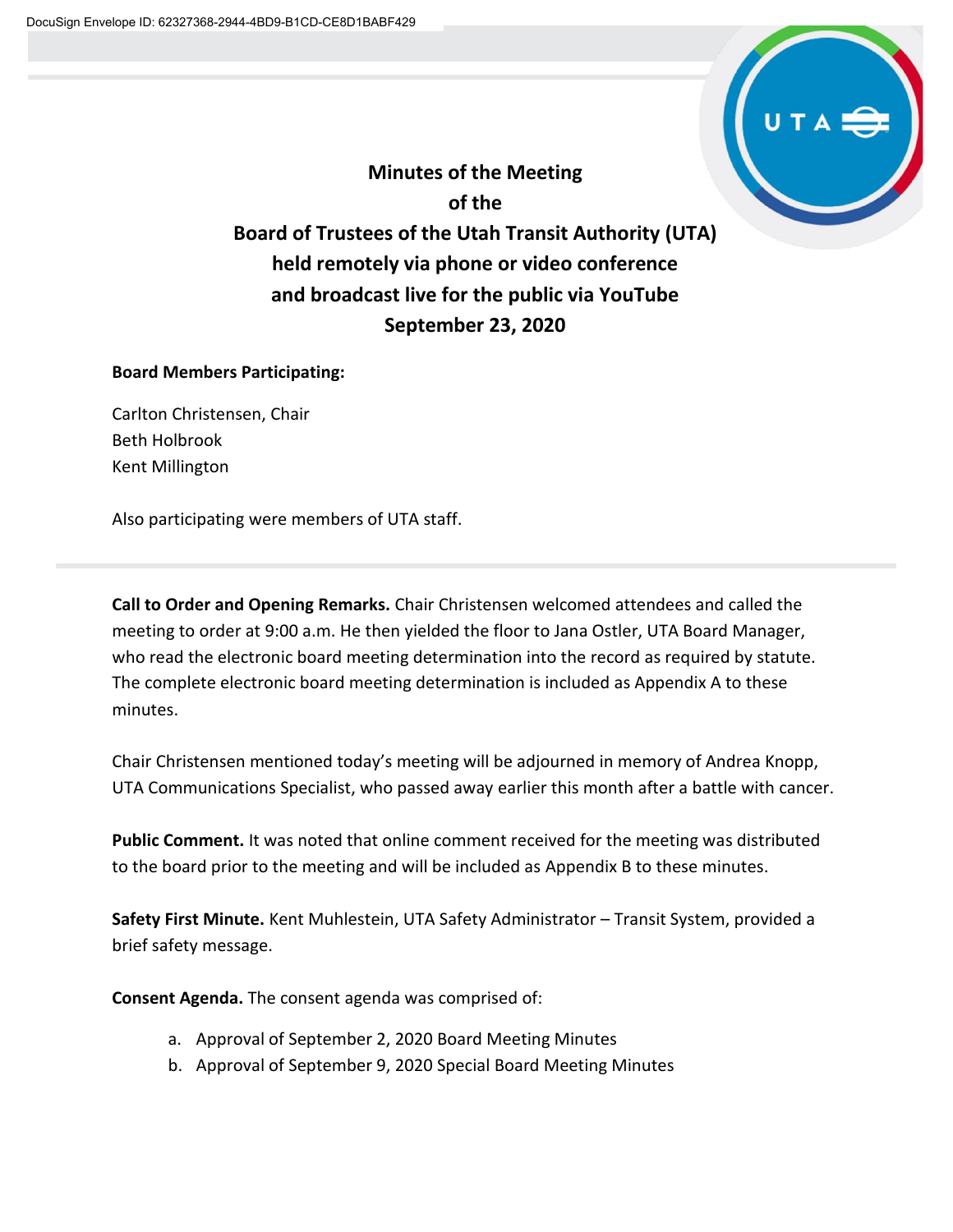A motion to approve the consent agenda was made by Trustee Millington and seconded by Trustee Holbrook. The motion carried unanimously.

#### **Agency Report.**

**Chief Financial Officer.** Carolyn Gonot, UTA Executive Director, introduced William Greene, who recently joined the agency as Chief Financial Officer.

#### **Resolutions.**

**R2020-09-04 Resolution Approving the Execution of an Interlocal Cooperation Agreement with Weber County and Ogden City for Right of Way Preservation Efforts to Extend Commuter Rail North of Ogden.** Manjeet Ranu, UTA Director of Capital Projects, was joined by Hal Johnson, UTA Manager of Project Development & Systems Planning. Mr. Johnson explained the resolution, which authorizes execution of an interlocal agreement detailing terms for right of way preservation north of Ogden. As part of the agreement, Weber County will award up to \$3,000,000 for right of way acquisition and survey work. Ogden City will lead the property purchase process. Should there be a time when UTA is ready to extend commuter rail to the north, UTA will purchase the right of way properties from Ogden City at the same price Ogden paid at the time of purchase. UTA will also refund the survey costs to the city.

Discussion ensued. Questions regarding buildings on certain properties included in the purchase, residential encroachment, and the projected timeline for extending commuter rail to the north were posed by the board and answered by staff.

A motion to approve R2020-09-04 was made by Trustee Holbrook and seconded by Trustee Millington. The motion carried unanimously with aye votes from Trustee Holbrook, Trustee Millington, and Chair Christensen.

**R2020-09-05 Resolution Appointing William Greene as Officer and Treasurer of the Authority.** Chair Christensen stated the board's desire to appoint William Greene as Officer and Treasurer of the Authority.

A motion to approve R2020-09-05 was made by Trustee Holbrook and seconded by Trustee Millington. The motion carried unanimously with aye votes from Trustee Holbrook, Trustee Millington, and Chair Christensen.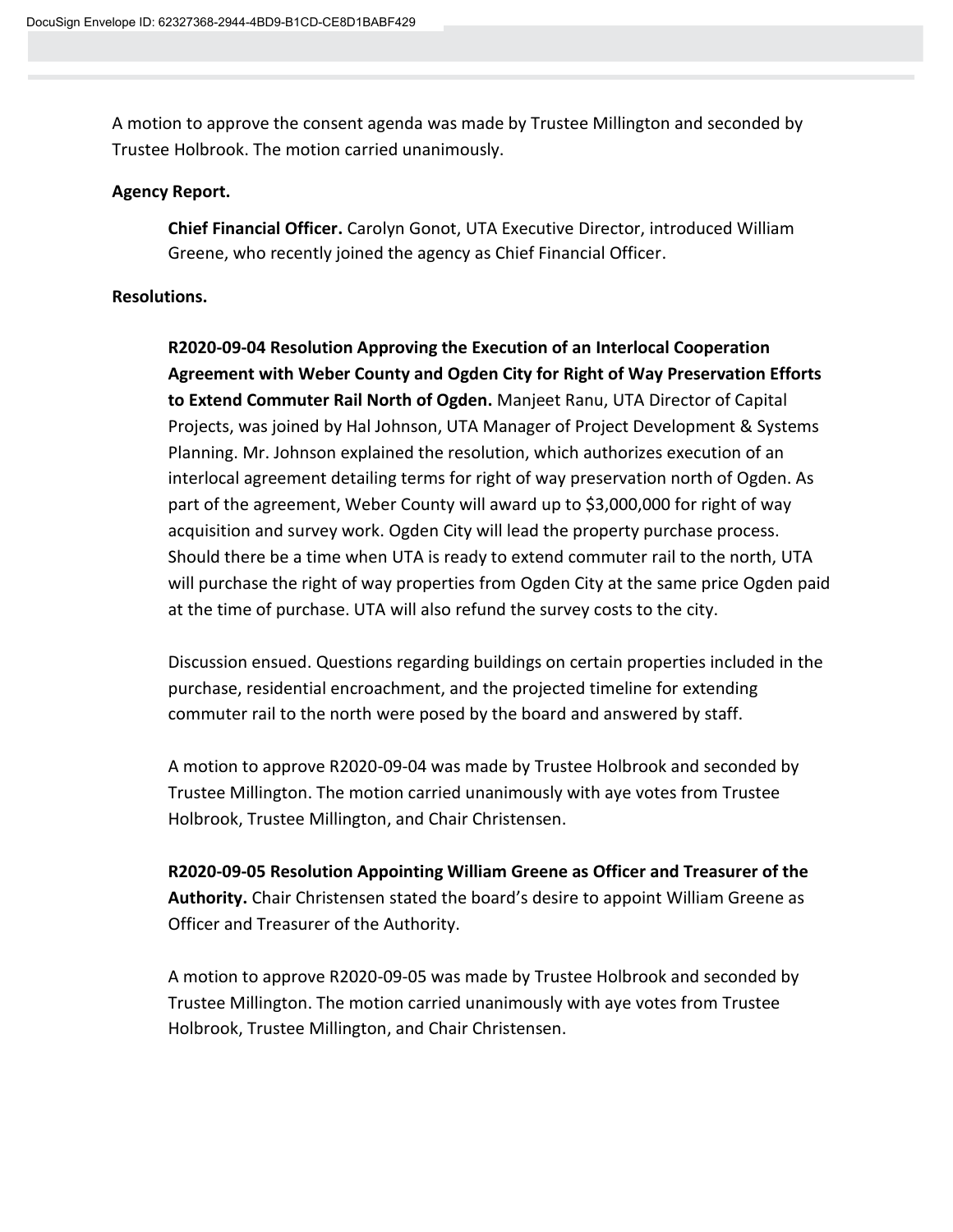**R2020-09-06 Resolution Authorizing the Issuance and Sale by the Authority of Its Sales Tax Revenue Refunding Bonds in the Aggregate Principal Amount of Not to Exceed \$81,000,000; and Related Matters.** Troy Bingham, UTA Acting Chief Financial Officer, was joined by Brian Baker with Zions Public Finance and Randy Larsen with Gilmore Bell. Mr. Bingham described the resolution, which sets parameters for the sale of bonds and authorizes issuance of not more than \$81,000,000 in Series 2020B bonds, among other things. He also reviewed market rates, refunding considerations and projections, the agency's outstanding debt service, and current ratings.

Discussion ensued. Questions on market projections, type of sale (i.e., negotiated versus non-negotiated), and term of the resolution were posed by the board and answered by staff.

A motion to approve R2020-09-06 was made by Trustee Millington and seconded by Trustee Holbrook. The motion carried unanimously with aye votes from Trustee Millington, Trustee Holbrook, and Chair Christensen.

# **R2020-09-01 (Amended) Resolution Amending the Terms and Conditions of**

**Employment for Executive Director Carolyn Gonot.** Chair Christensen indicated a numbering error was made in the original resolution (R2020-09-01) on the amendments in Ms. Gonot's employment contract. This amended resolution corrects that error.

A motion to approve R2020-09-01 (Amended) was made by Trustee Holbrook and seconded by Trustee Millington. The motion carried unanimously with aye votes from Trustee Holbrook, Trustee Millington, and Chair Christensen.

**Oath of Office.** The oath of office for officer and treasurer of the Authority was administered to William Greene.

# **Contracts, Disbursement, and Grants.**

**Contract: Depot District Clean Fuels Technology Center Bus Lifts (Stertil-Koni).** Mr. Ranu was joined by David Osborn, UTA Project Manager III. Mr. Osborn requested the board authorize a contract to purchase new bus lifts for the Depot District Clean Fuels Technology Center in the amount of \$1,936,737.74.

A motion to approve the contract was made by Trustee Holbrook and seconded by Trustee Millington. The motion carried unanimously.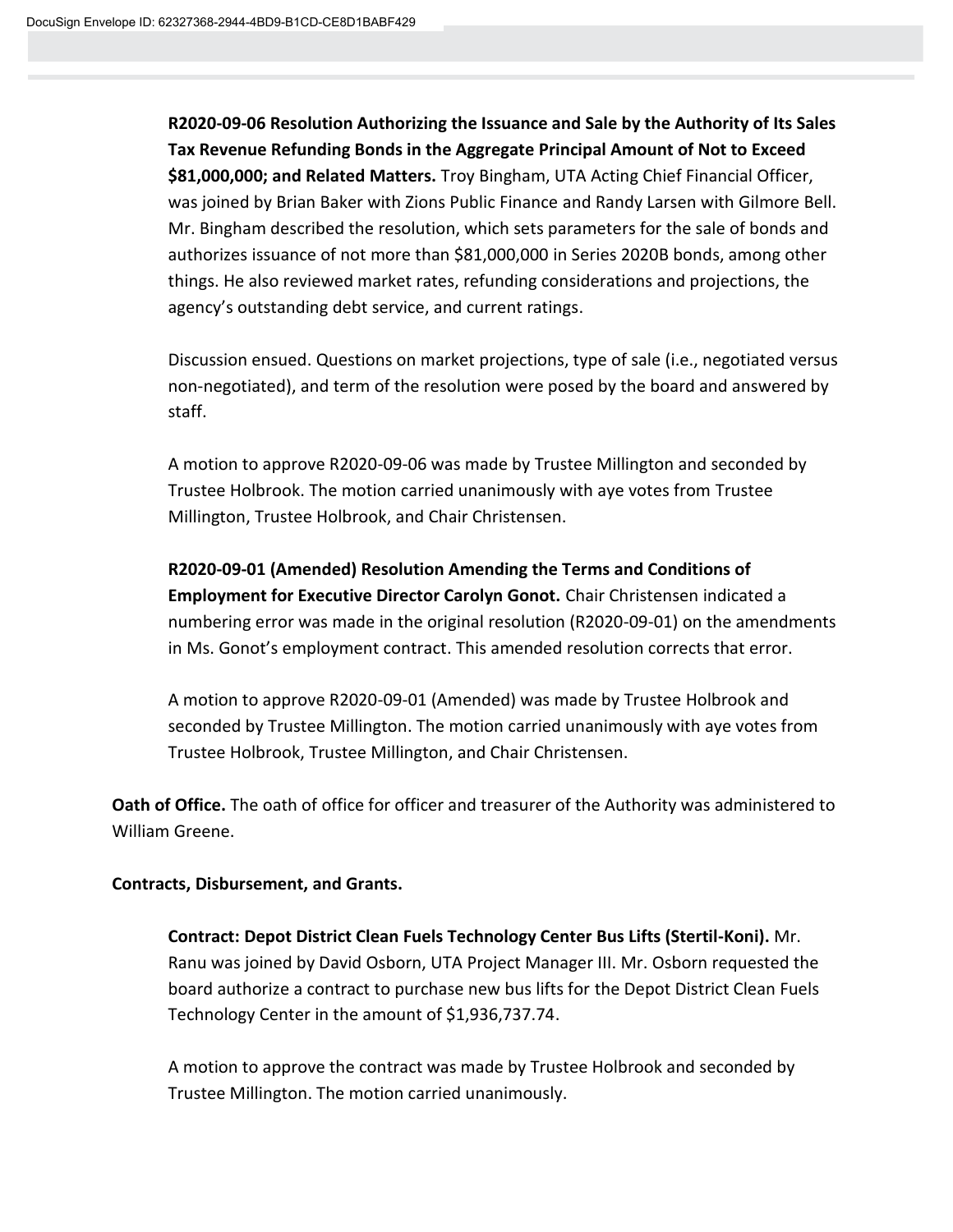**Contract: South Utah County Transit Analysis (Parametrix, Inc.).** Laura Hanson, UTA Director of Planning, asked the board to authorize a contract in the amount of \$479,822 for services to conduct a study to assess the demand and provide recommendations for transit service between Provo and Santaquin.

Discussion ensued. A question on the timeframe for completion was posed by the board and answered by staff.

A motion to approve the contract was made by Trustee Millington and seconded by Trustee Holbrook. The motion carried unanimously.

**Change Order: On-Call Maintenance Task Order #124 Grade Crossing Panel/Tub Replacement/Rehabilitation – 11400 South (Stacy and Witbeck, Inc.).** Mr. Cumins was joined by David Hancock, UTA Director of Asset Management. Mr. Hancock requested the board approve a change order in the amount of \$225,040 to replace the TRAX grade crossing at 11400 South. This change order brings the total contract value to \$39,933,879.

With respect to the total contract value, it was mentioned that an incorrect contract value was listed on the board memo in the December 18, 2019 board meeting packet. The correct value has been listed on the board memos for subsequent change orders, including this one.

Discussion ensued. Questions on maximums in the main contract and street closures at 11400 South were posed by the board and answered by staff.

A motion to approve the change order was made by Trustee Holbrook and seconded by Trustee Millington. The motion carried unanimously.

**Pre-Procurements.** Todd Mills, UTA Sr. Supply Chain Manager, was joined by Mr. Hancock and Mr. Bingham. Mr. Mills said the agency intends to procure the following:

- i. Light Rail, Traction Power Sub-Station (TPSS) Rehabilitation
- ii. Holiday Employee Gift Cards
- iii. On-Call Infrastructure Maintenance
- iv. Financial Advisor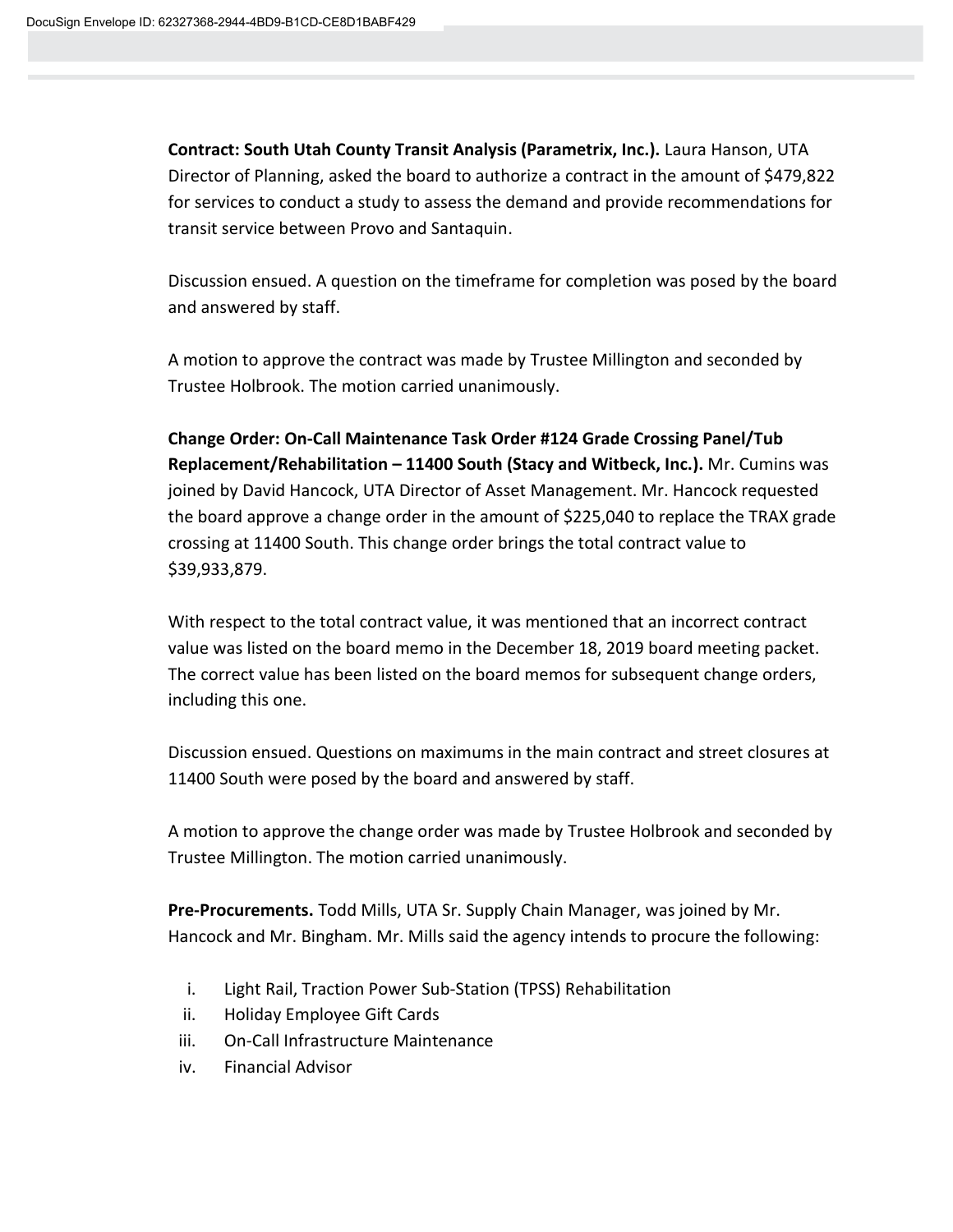Discussion ensued. Questions on the emergency assessment capacity on the rehabilitated TPSS units, potential for TPSS data transmission during a power outage, inclusion of caps in the on-call infrastructure maintenance contract, anticipated level of competition for the maintenance contract, and impact of changing financial advisors during the bond sale were posed by the board and answered by staff.

# **Service and Fare Approvals.**

**Pass Purchase and Administration Agreement (Church of Jesus Christ of Latter-day Saints).** Monica Morton, UTA Fares Director, was joined by Kensey Kunkel, UTA Manager of Business Development – Sales. Ms. Morton explained the agreement for the purchase of discounted passes for up to 7,950 employees of the Church of Jesus Christ of Latter-day Saints (Church). The contract, which begins on October 1, 2020 and ends December 31, 2021, is valued at \$2,150,720.

Discussion ensued. Questions on the timeline for Church employees returning to inoffice work and ridership considerations were posed by the board and answered by staff.

A motion to approve the agreement was made by Trustee Holbrook and seconded by Trustee Millington. The motion carried unanimously.

#### **Other Business.**

**Upcoming Budget Work Sessions.** Work sessions for the 2021 budget are scheduled on the following dates:

- September 30, 2020 at 10:00 a.m.
- October 1, 2020 at 10:00 a.m.
- October 2, 2020 at 10:00 a.m.

**Next Regular Board of Trustees Meeting:** The next meeting of the board will be on Wednesday, October 7, 2020 at 9:00 a.m.

**Closed Session.** Chair Christensen indicated a closed session was needed to discuss the purchase, exchange, lease, or sale of real property. A motion for a closed session was made by Trustee Millington and seconded by Trustee Holbrook. The motion carried unanimously.

Chair Christensen called for a brief recess at 10:08 a.m.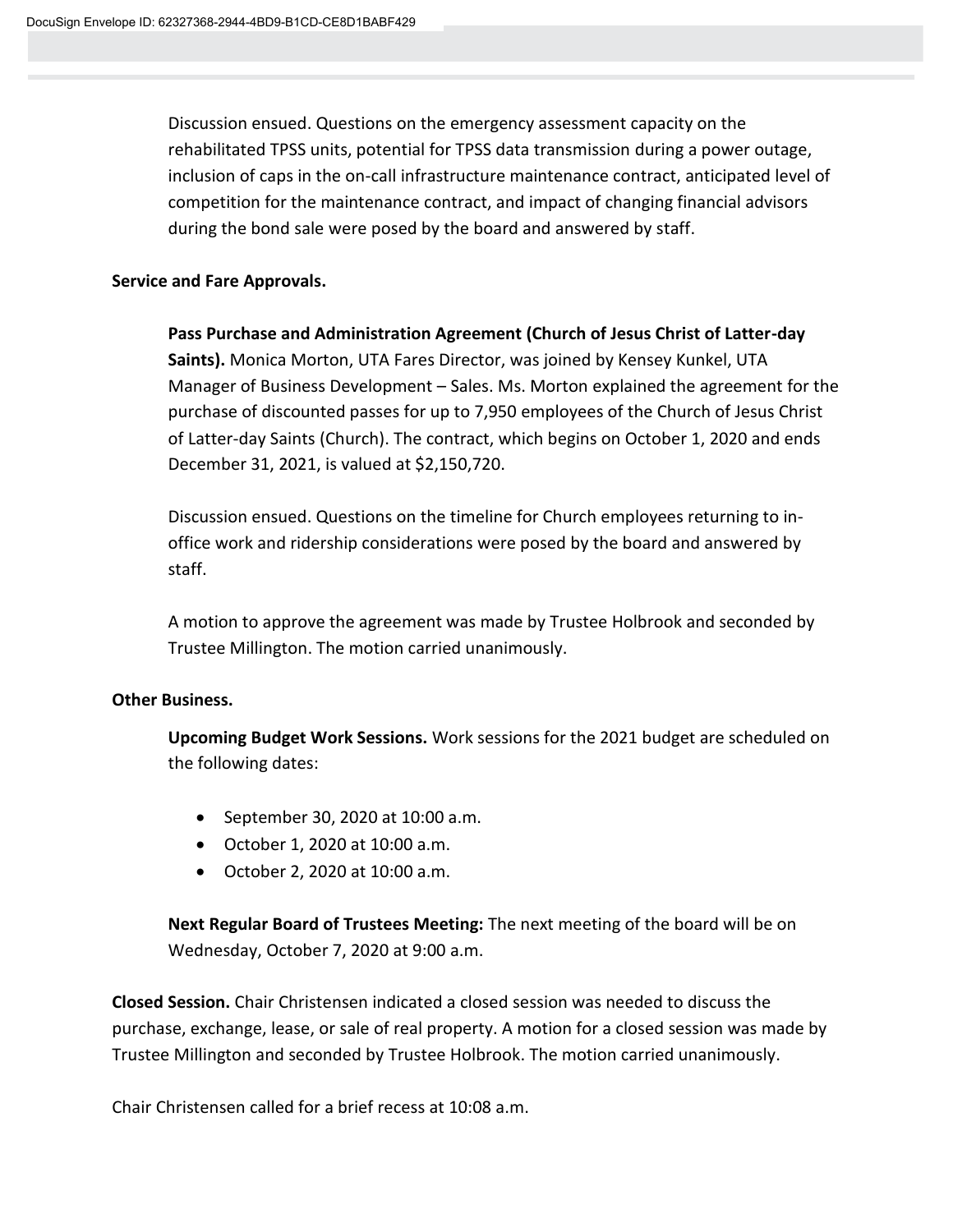The board entered closed session at 10:19 a.m.

**Open Session.** A motion to return to open session was made by Trustee Holbrook and seconded by Trustee Millington. The motion carried unanimously and the board returned to open session at 11:09 a.m.

**Adjournment.** The meeting was adjourned by motion in memory of Andrea Knopp at 11:10 a.m.

Transcribed by Cathie Griffiths Executive Assistant to the Board Chair Utah Transit Authority [cgriffiths@rideuta.com](mailto:cgriffiths@rideuta.com) 801.237.1945

*This document is not intended to serve as a full transcript as additional discussion may have taken place; please refer to the meeting materials, audio, or video located at <https://www.utah.gov/pmn/sitemap/notice/630405.html> for entire content.*

*This document along with the digital recording constitute the official minutes of this meeting.*

Approved Date: October 7, 2020

DocuSigned by:  $\overline{\phantom{a}}$ 

Carlton J. Christensen Chair, Board of Trustees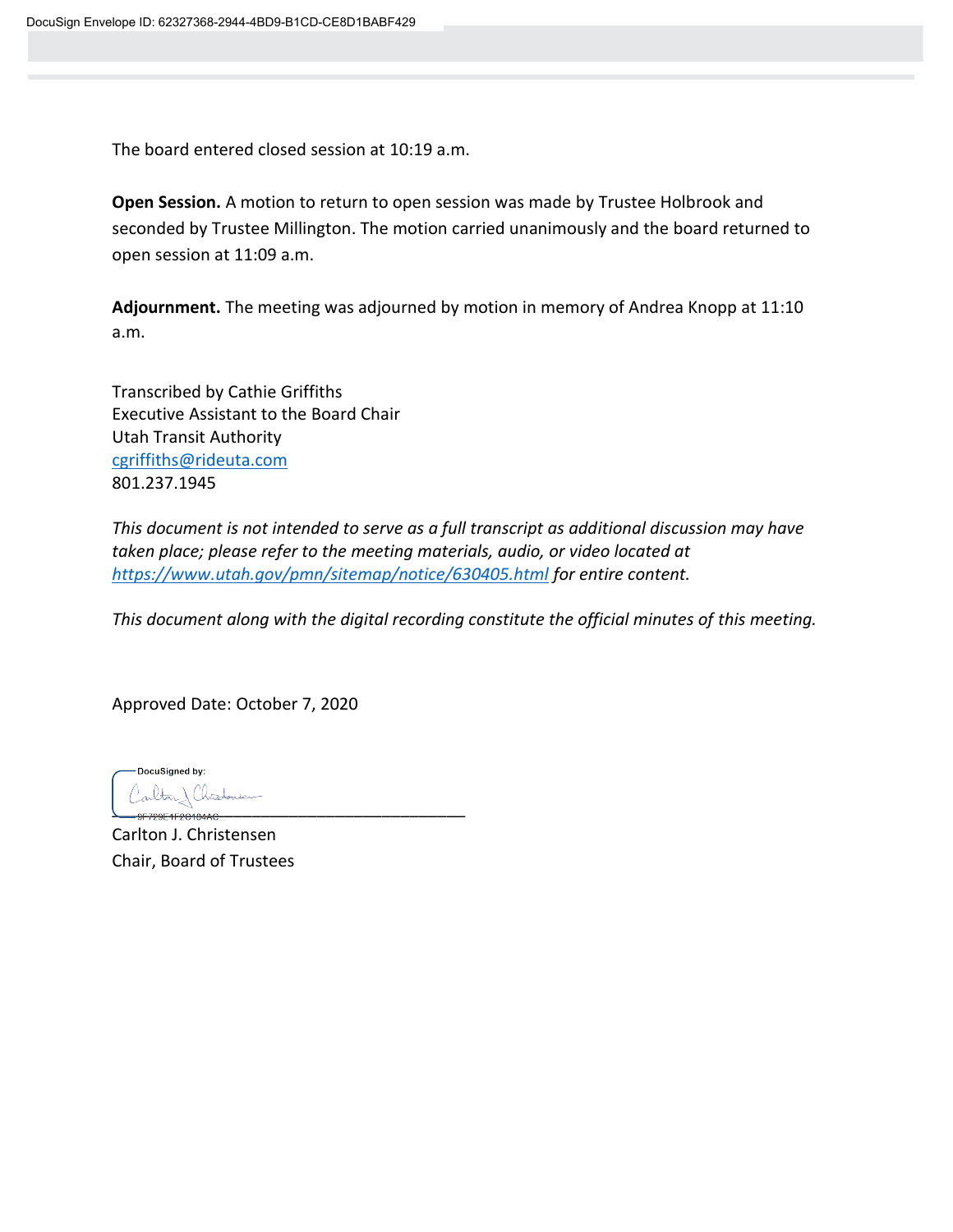# **Appendix A**

#### **UTAH TRANSIT AUTHORITY ELECTRONIC BOARD MEETING DETERMINATION**

Consistent with provisions of the Utah Open and Public Meetings Act, specifically UTAH CODE § 52-4-207(4), and acting in my capacity as the Chair of the Board of Trustees ("Board") of the Utah Transit Authority ("UTA"), I hereby make the following written determinations in support of my decision to hold and convene electronic meetings of the UTA Board without a physical anchor location:

- 1. Conducting Board and Board Committee meetings with an anchor location that is physically accessible for members of the public to attend in person presents a substantial risk to the health and safety of those who may be present at the anchor location.
- $2.$ This determination is based upon the following facts, among others:
	- a. The COVID-19 pandemic is ongoing and significant and continued community, person-to-person transmission of the SARS-CoV-2 virus continues to occur in the state of Utah; and
	- b. Federal, state, and local health authorities have adopted guidelines for the general public and businesses which encourage institutions and individuals to take precautions, including limiting in-person interactions and recommending increased virtual interactions.

This written determination takes effect on August 24, 2020, and is effective until midnight on September 23, 2020, (no more than 30 days after the effective date of this Declaration) and may be reissued by future written determinations of the Chair of the Board at that or any other appropriate time.

Dated this  $21$  day of  $\frac{\Delta u}{\Delta x}$   $\frac{\Delta u}{\Delta x}$ , 2020.

Carlton Christensem Chair of the Board of Trustees